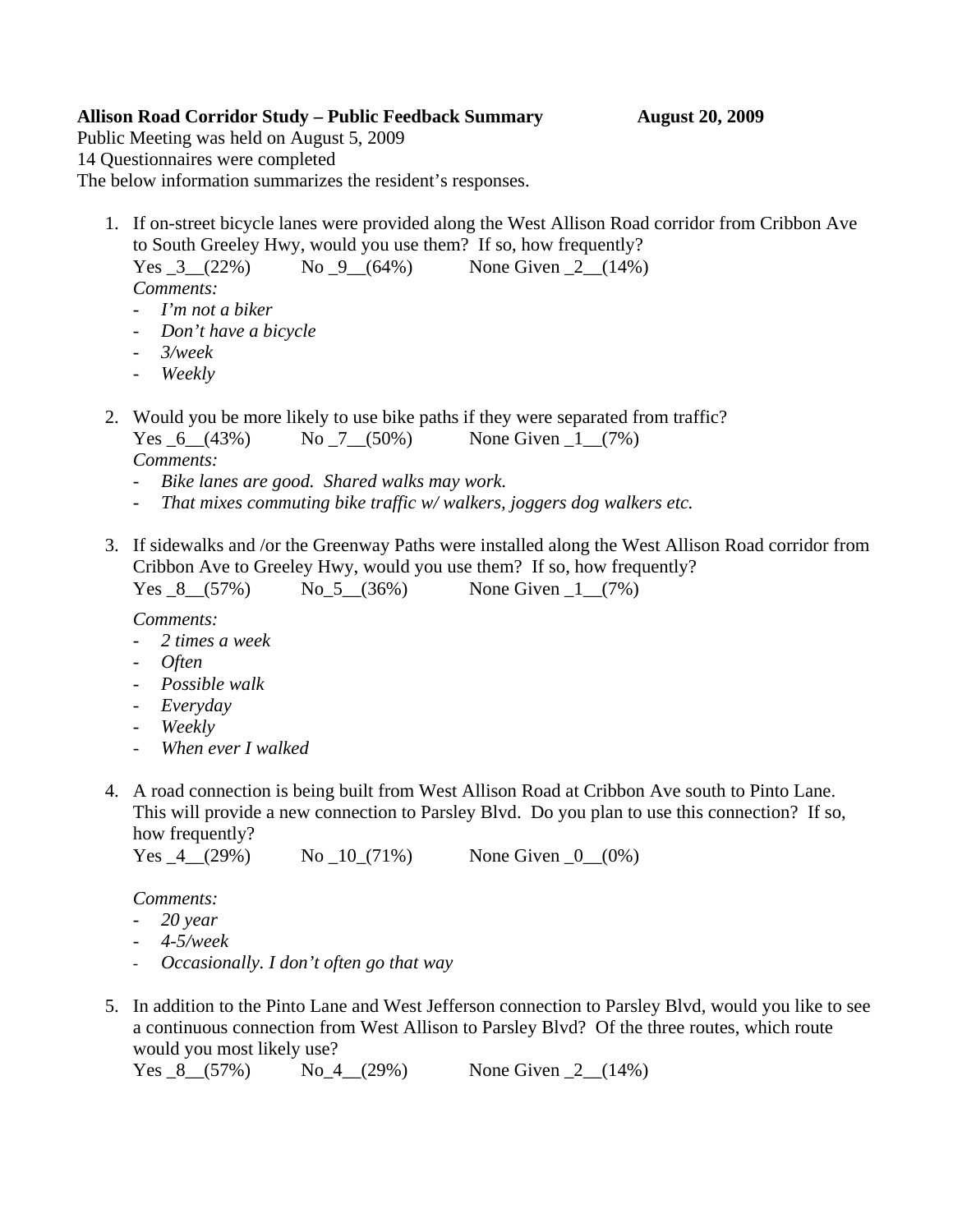Allison Road Corridor Study Public Feedback Summary August 20, 2009 Page 2

### *Comments:*

- *if you put Allison through to Parsley you increase traffic*
- *I live on West Allison*
- *W. Allison to Parsley*
- *Definitely! Daily*
- *West Jefferson*
- *Connection from W. Allison to Parsley*
- *Allison*
- *Allison. Traffic will come no matter what. Most direct route makes most sense.*
- 6. Two different street sections are being considered for the South Greeley Hwy to Walterscheid Blvd portion of the project. Would you prefer to see: (See Proposed Corridor Road Sections Display Board)

Option 1 (80' Right-of-Way with a detached multi-use path and detached sidewalk with landscaped tree lawns on both sides)

Option 2 (65' Right-of-Way with an attached multi-use path on the south and detached sidewalk with a landscaped tree lawn on the north side only)

Option 1 \_4\_\_(29%) Option 2 \_8\_\_(57%) None Given \_2\_\_(14%)

### *Comments:*

- *[Option 1] NO WAY!*
- *[Option 2] I'm O.K. with this, but it is NOT shown that way on Option 2 map.*
- *50' better*
- 7. Would you like to see the entire West Allison Road corridor lit with street lights? Yes  $11(79%)$  No  $2(14%)$  None Given  $1(7%)$

### *Comments:*

- *Certain sections, not entire stretch*
- 8. Would you like to see the overhead power lines along West Allison Road moved underground? Yes  $6$   $(43\%)$  No  $5$   $(36\%)$  None Given 3  $(21\%)$

#### *Comments:*

- *Not concerned*
- *Doesn't make much difference*
- *Doesn't matter/Either way is fine.*
- *No opinion*
- 9. Within the past year, have you experienced any rain water, snow melt, or flooding problems along the West Allison Road right-of-way? If so, please describe.

Yes  $7_{(50\%)}$  No  $6_{(43\%)}$  None Given  $1_{(7\%)}$